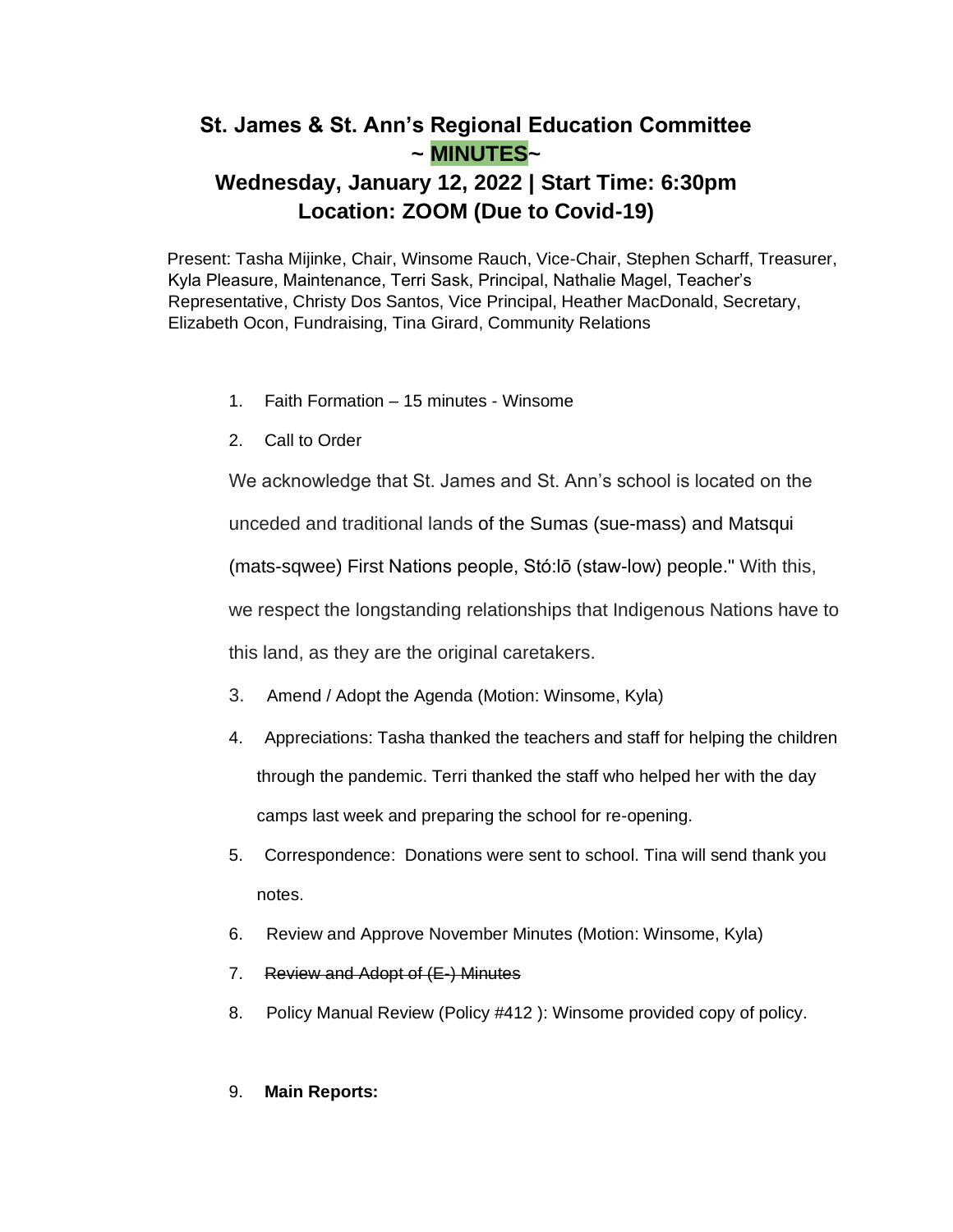- A. Archbishop's Rep. Report
- B. Chair Report
- C. Principal Report: We were given \$20,000.00 more than what he had in our grant for the students. Increase in governmental grant for school. Per student government grant (up \$94.00 per student) (total subsidy per student is \$4,707.00)
- D. Treasurer Report. Stephen provided a spreadsheet and explained our financials. We're in good shape so far.

#### 10. **Additional Reports:**

- A. Teachers Report
- B. Maintenance Report. Jan.  $7<sup>th</sup>$  one of the heating units is broken and needs to be fixed. It's affecting the grade 3 & 4 classrooms.
- C. Fundraising Report. There will another Thunderwear order coming out soon. We will likely have the seeds fundraiser.
- D. Parent Participation Report
- E. Community Relations Report. Rosary group starts tomorrow, Jan.  $13<sup>th</sup>$ .

#### 11. Old Business

- A. Contract with IGE. Terri received contract at beginning of Dec. No problems with the contract. The contract needs Fr. Richard's signature.
- B. Sibling Applications. Went out in Dec. We received 13 applications for kindergarten next September. One application is from a non-Catholic family.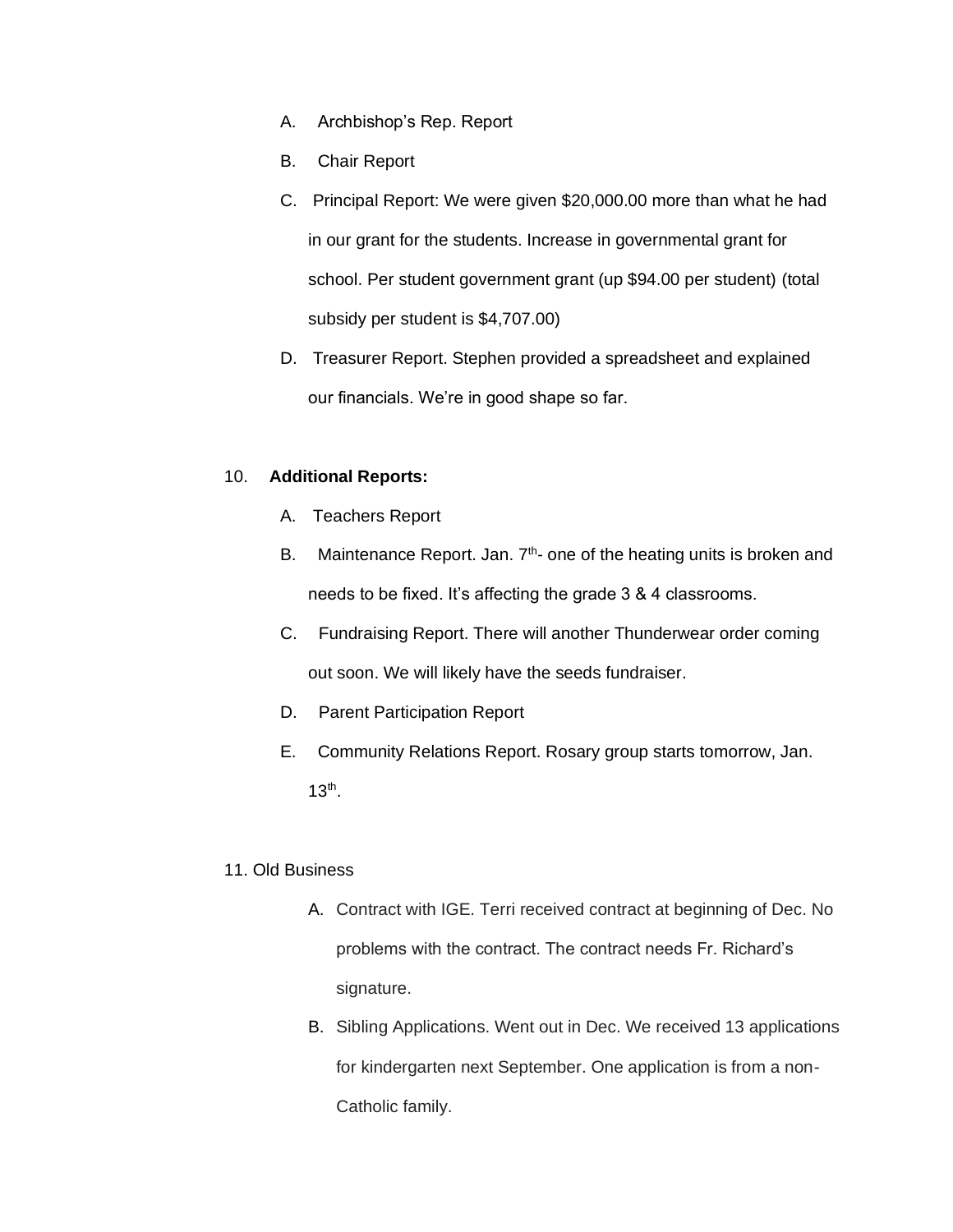C. Strategic Planning. 2 Reps from Superintendent's office will meet with us to go over process. Meeting scheduled for Saturday, April 2. Tasha and Terri (& Fr. Richard) will meet with Sandy for an initial meeting. Survey will be developed in an effort to gain others' perspectives/inputs without bringing them to the table.

#### 12. New Business

- A. Revised Communicable Disease Plan. Posted on website.
- B. Functional Closures/Continuity of Learning. Terri provided us an overview of the process if teachers become ill and/or if students contract COVID in large numbers.
- C. Virtual Open House January 19th
- D. Application Package New Families. Terri reviewed changes & new dates on application forms, etc. with REC.
- E. Registration Package
	- a. Review Package
	- b. Student Fees
	- c. Tuition Rates. REC discussed increases in tuition fees. We've agree to get rid of the mandatory winter uniform.
	- d. Parent Participation. Kyla will look into SJB's Parent Participation Program.

8:29 regular meeting ends

- 13. Our next meeting: Wednesday February 9, 2022.
- 14. In-Camera
- 15. Closing Prayer